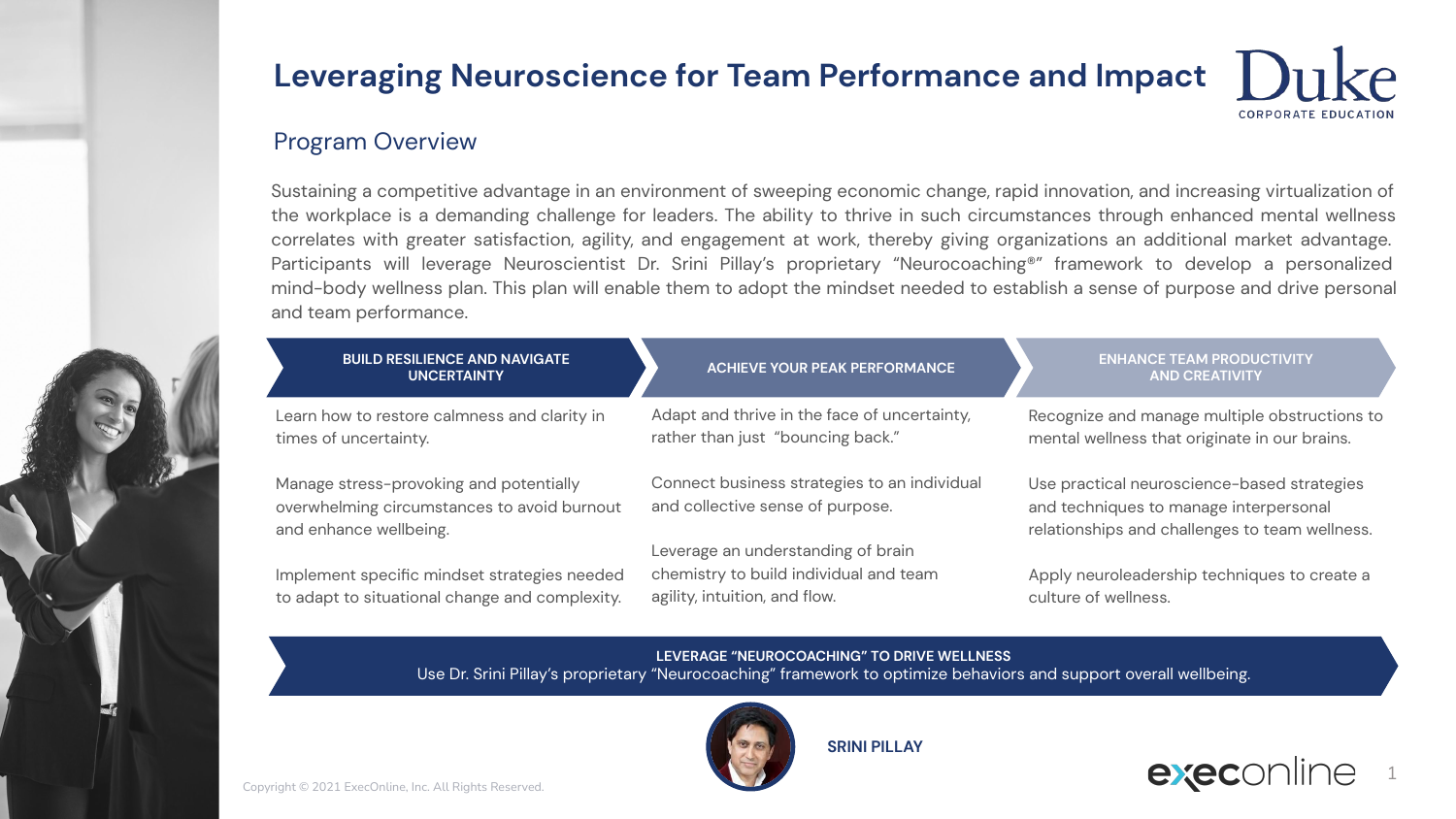#### Curriculum: Week by Week

#### **Module One: Build Resilience and Navigate Uncertainty**

Video Lectures: 80 Minutes Assignments: 90 Minutes Live Virtual Events: 90 Minutes

#### **Module Two: Achieve Your Peak Performance**

Video Lectures: 80 Minutes Assignments: 90 Minutes

#### **Module Three: Enhance Team Productivity and Creativity**

Video Lectures: 80 Minutes Assignments: 90 Minutes Live Virtual Events: 90 Minutes

- **MODULE LECTURES [VIDEOS] KEY LEARNING**
	- Resilience and Mental Wellness
	- Refueling through Unfocus
	- Changing Your Relationship with **Worry**
	- Handling Mixed Emotions
	- Using Self-Talk to Manage Uncertainty
	- Preventing Burnout
	- Leading in a Crisis
	- Switching to "Thrive" Gear
	- Building a Sense of Possibility
	- Becoming a Seasoned Mental Juggler
	- Enhancing Intuition
	- Developing Mental "Flow"
	- Enhancing Wellbeing Through Intrinsic Motivation
	- Managing Confrontation vs. Compassion
	- Balancing Bottom-Liners and Possibility Thinkers
	- Dynamic Listening
	- Authenticity vs. Discretion
	- Enhancing Psychological Safety
	- De-stressing Negotiation

In this module, participants will learn about factors that impact their resilience and competence. Specifically, they will learn how to respond more effectively when facing stressors, so they can quickly bounce back from them. They will learn frameworks for taking strategic breaks and specific self-talk strategies for managing uncertainty and building confidence. As a result, they will be able to redirect more resources to the thinking, decision-making and innovation centers of their brains. They will also explore common high-stress situations and understand how management here differs from the "day-to-day." Finally, they will learn a powerful daily "brain hack" and mobilize their bodies to optimize energy and focus levels.

Participants will learn about factors that can accelerate their mental growth. Specifically, they will learn how to switch from purely rational brain circuits to more intuitive and possibility-oriented circuits. They will also learn how to develop a strong sense of meaning and purpose, leveraging Ryff's well being framework and how to operate at the highest levels in their work, using a framework called "positive disintegration." Finally, they will round out their mind-body regimen with this newfound sense of possibility and self-belief.

Participants will learn about internal and external factors that impact their social wellbeing. Specifically, they will learn neuroscience techniques on how to develop superior teams by managing interpersonal tensions and overcoming common challenges to team collaboration and alignment. Participants will learn frameworks they can leverage to manage their reactions to typical interpersonal challenges, in order to respond productively and enhance team harmony and wellness. Finally, they will continue to learn about the mind-body connection to enhance strength, flexibility and compassion.



**CORPORATE EDUCATION**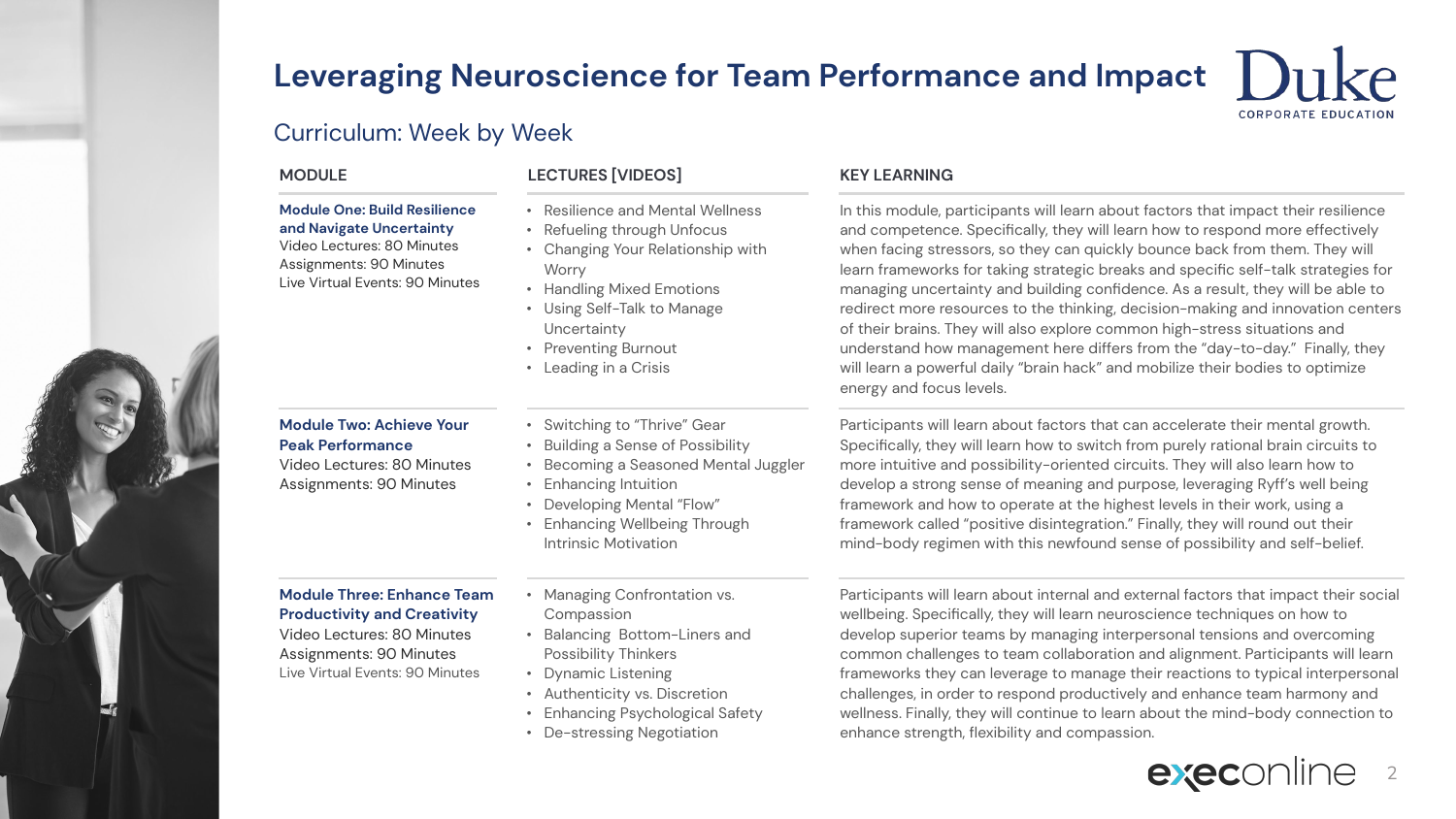$k_{\mathsf{P}}$ 

**CORPORATE EDUCATION** 

## Assignments

| <b>MODULE</b>                                                                                 | <b>ASSIGNMENT</b><br>Pre-work: Identify Your Growth Challenge<br>Identify an initiative or workstream that is both critical to achieving business goals and demonstrates opportunities to<br>optimize performance related to mental wellness.<br>During the program, participants create a comprehensive plan to address that challenge (their "Wellness Workplan").<br>$\bullet$                                                                                                                               |  |  |  |
|-----------------------------------------------------------------------------------------------|-----------------------------------------------------------------------------------------------------------------------------------------------------------------------------------------------------------------------------------------------------------------------------------------------------------------------------------------------------------------------------------------------------------------------------------------------------------------------------------------------------------------|--|--|--|
| <b>Orientation</b>                                                                            |                                                                                                                                                                                                                                                                                                                                                                                                                                                                                                                 |  |  |  |
| <b>Module One:</b><br><b>Build</b><br><b>Resilience</b><br>and Navigate<br><b>Uncertainty</b> | Reframe and Refuel for Optimal Resilience<br>Assess situations related to their Growth Challenge where they and their team have encountered negative feelings or<br>concern.<br>Apply resilience techniques such as special types of "reframing" to those situations to better endure disappointment or<br>$\bullet$<br>uncertainty, resulting in longer-term resilience and mental endurance.                                                                                                                  |  |  |  |
|                                                                                               | Mind-Body Connection: Participants plan and experiment with a system of physical and meditative exercises geared to<br>enhance energy and focus. As they proceed through the program, they'll track the effects of this regimen on themselves and<br>their team.                                                                                                                                                                                                                                                |  |  |  |
| <b>Module Two:</b><br><b>Achieve Your</b><br>Peak                                             | <b>Plan to Thrive</b><br>Articulate opportunities for thriving related to their Growth Challenge and identify obstructions.<br>$\bullet$<br>Use the technique of "positive disintegration" to enable themselves and their team to overcome these obstacles.                                                                                                                                                                                                                                                     |  |  |  |
| Performance                                                                                   | Mind-Body Connection: Participants expand their mind-body regimen with strategies focused on discovering a sense of<br>possibility and self-belief.                                                                                                                                                                                                                                                                                                                                                             |  |  |  |
| <b>Module Three:</b><br><b>Enhance Team</b><br>Productivity<br>and Creativity                 | <b>Enhance Team Synchrony</b><br>Analyze their team landscape to identify intrapersonal and interpersonal factors that are preventing optimal performance.<br>Narrow their list to focus on those where improvement tactics would most contribute to the success of their Growth<br>$\bullet$<br>Challenge.<br>Assess progress made on their Growth Challenge during the program, and identify additional opportunities beyond their<br>$\bullet$<br>Growth Challenge to continue their development trajectory. |  |  |  |
|                                                                                               | Mind-Body Connection: Participants round out their mind-body regimen with exercises and techniques for enhanping strength,<br>exec<br>flexibility, and team alignment.                                                                                                                                                                                                                                                                                                                                          |  |  |  |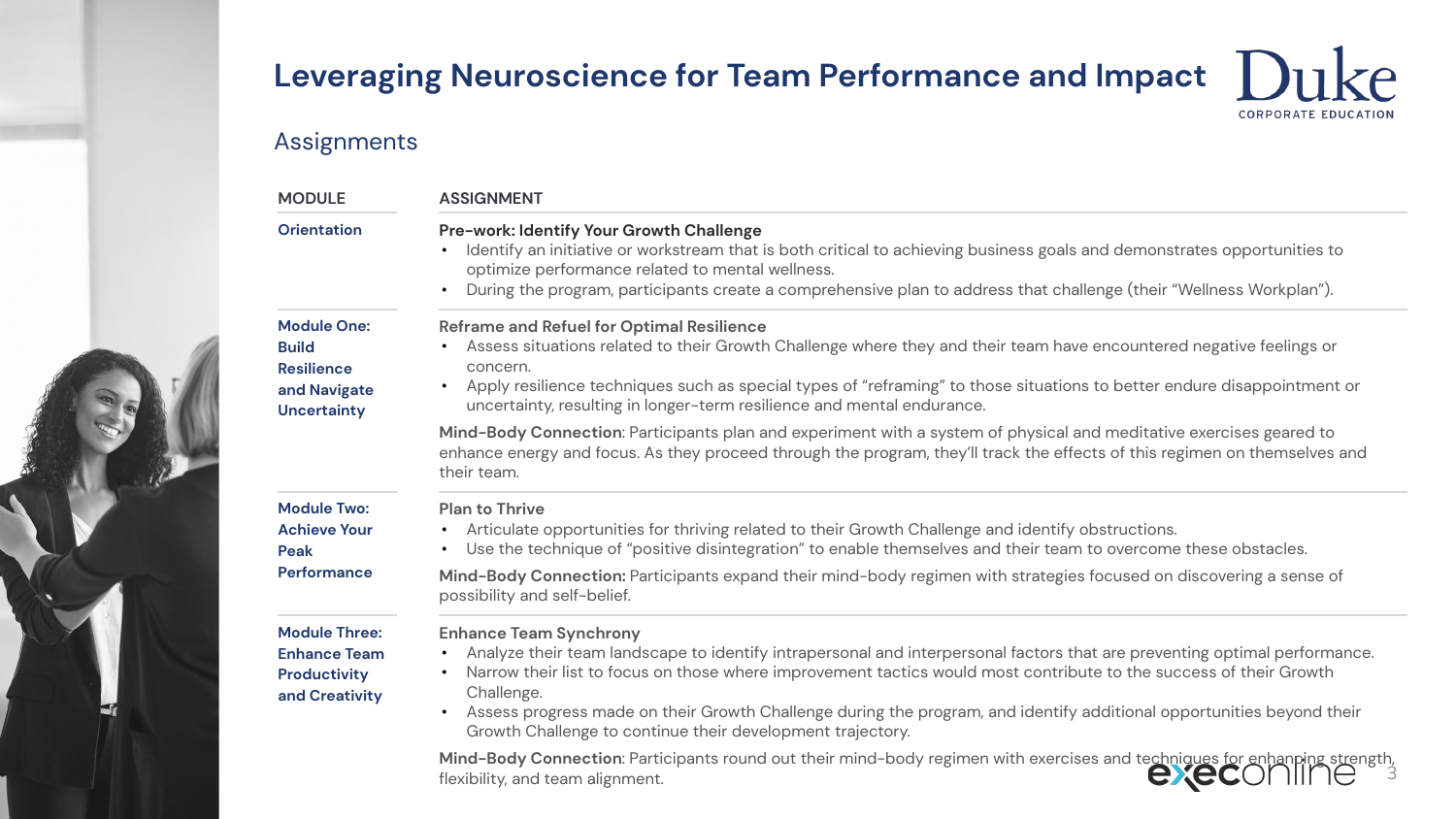### Key Conceptual Models

- **Neurocoaching:** An approach to wellness that leverages behavioral interventions to strategically stimulate or quiet critical circuits in the brain to heighten performance
- **Brain Bias:** Understanding and counteracting common default ways of reacting to complex situations that pose challenges to wellness and productivity
- **Self-Talk:** Practical methods of self-management geared to boost confidence & resilience and navigate uncertainty
- **CIRCA:** "Chunking Ignoring Mental Chatter Reality Check -Control Check - Attention Shift." A structured approach to confronting typically overwhelming situations
- **Counterfactual Thinking:** A method of shifting individual and group mindset to focus on positive outcomes and practical steps to achieving them
- **Positive Disintegration:** A model to reintegrate after stress has been disruptive
- **Mirror Wipes:** Ways to manage contagious emotions

### Additional Program Features

- **Resilience Diagnostic:** A detailed assessment that identifies opportunities to enhance resilience and prevent burnout.
- **Possibility Index:** Evaluates participants' predisposition to "possibility thinking" to identify ways to make critical mindset shifts.
- 30/7/U: "30 Minutes a Day, 7 Days a Week, All About You." A system of high-impact, time-efficient physical and meditative exercises geared to develop the body and calm the mind
- **Tailored Wellness Plan:** Guided assignments help you develop a personalized plan to enhance wellness and boost performance for you and your team



CORPORATE EDUCATIOL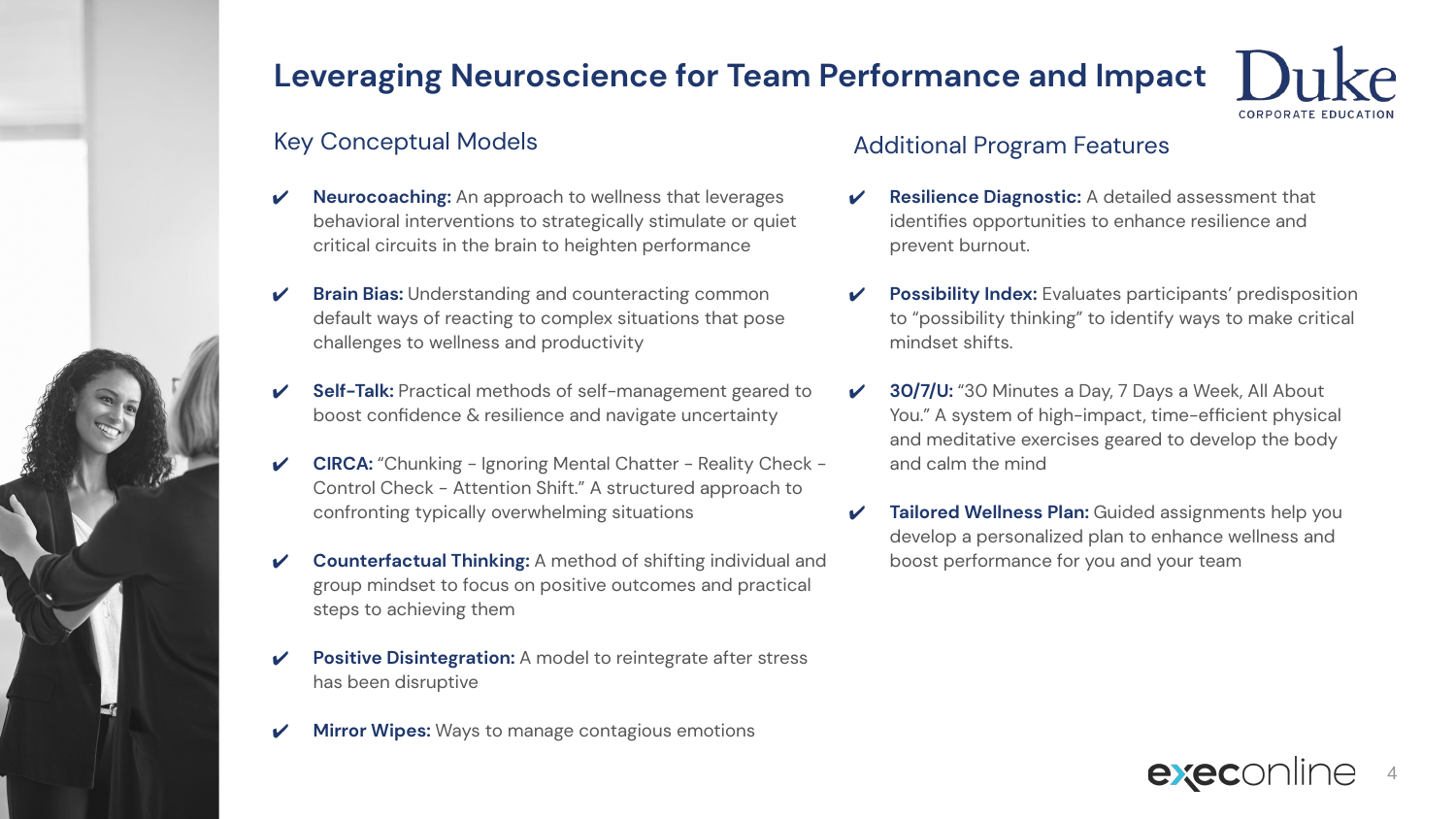## Project Examples

| <b>NAME</b>                                                 | <b>DESCRIPTION</b>                                                                                                                                                                                                                                                                                                                                                                                                                                                                                            | <b>PROJECTED</b><br><b>BUSINESS IMPACT</b>       | <b>PROJECTED</b><br><b>FINANCIAL IMPACT</b> |
|-------------------------------------------------------------|---------------------------------------------------------------------------------------------------------------------------------------------------------------------------------------------------------------------------------------------------------------------------------------------------------------------------------------------------------------------------------------------------------------------------------------------------------------------------------------------------------------|--------------------------------------------------|---------------------------------------------|
| <b>Managing Stress</b><br>through Changed<br>Perception     | A Manager of Quality and Engineering at an Industrial Services Company<br>will work on decreasing their stress by shifting their mindset about<br>perceived work overload. They have identified that their stress stems from<br>feeling overwhelmed while managing multiple, competing priorities and a<br>recent increase in responsibility as a team leader. By changing their<br>perception of their workload, they will become more productive, allowing<br>for increased focus on being a strong leader. | <b>Increased Productivity</b><br>& Profitability | \$3,750,000                                 |
| <b>Educating to</b><br><b>Increase</b><br><b>Engagement</b> | A Senior Manager of Human Resources at an Insurance Company will seek<br>to improve employee engagement at the associate level by educating<br>managers across the organization about why it is critical for employees at<br>this level to feel supported and motivated. This will, in turn, increase<br>productivity and efficiency across teams.                                                                                                                                                            | Increased Employee<br>Retention                  | \$30,000                                    |
| <b>Making Wellness</b><br>a Business<br><b>Priority</b>     | A Director of Benefits & Wellbeing at a Retail Company will seek to<br>promote a culture of psychological safety and gain buy-in about the<br>importance of managing wellness at work. They will target senior business<br>leaders who have previously not seen the benefit of wellness and help<br>them understand that focusing on employee wellness and resilience will<br>help the company successfully meet their business objectives.                                                                   | Increased Employee<br>Productivity               | \$10,000,000                                |



 $k_{\mathsf{P}}$ 

**CORPORATE EDUCATION**